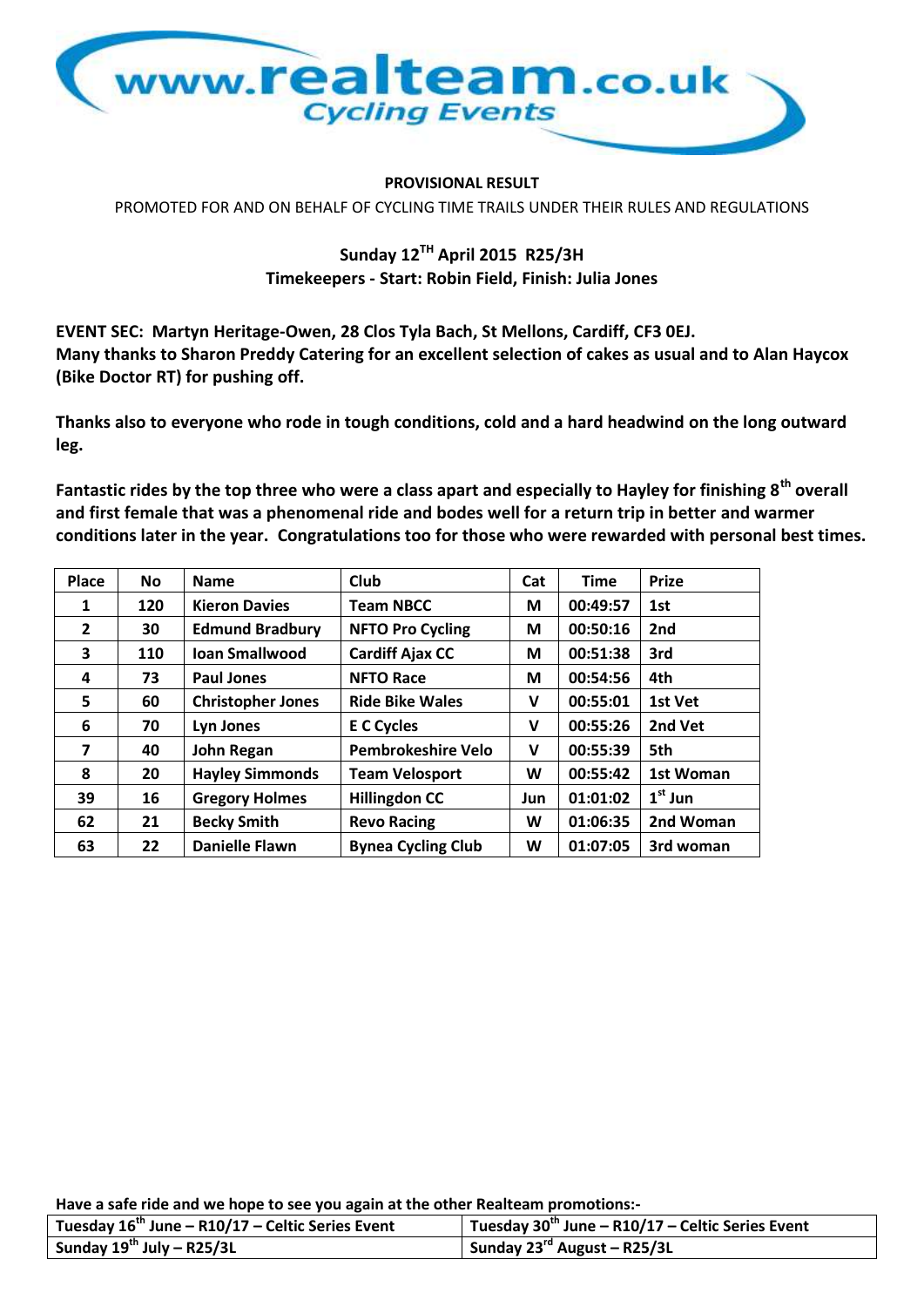

| Place                   | <b>Name</b>              | Club                                     | Cat          | <b>LTS</b> | <b>Time</b> | <b>Prize</b> |
|-------------------------|--------------------------|------------------------------------------|--------------|------------|-------------|--------------|
| 1                       | <b>Kieron Davies</b>     | <b>Team NBCC</b>                         | M            | 0:48:04    | 00:49:57    | 1st          |
| $\overline{2}$          | <b>Edmund Bradbury</b>   | <b>NFTO Pro Cycling</b>                  | M            | 0:52:20    | 00:50:16    | 2nd          |
| 3                       | <b>Ioan Smallwood</b>    | <b>Cardiff Ajax CC</b>                   | M            | 0:50:15    | 00:51:38    | 3rd          |
| $\overline{\mathbf{4}}$ | <b>Paul Jones</b>        | <b>NFTO Race</b>                         | M            | 0:57:01    | 00:54:56    | 4th          |
| 5                       | <b>Christopher Jones</b> | <b>Ride Bike Wales</b>                   | $\mathbf v$  | 0:51:23    | 00:55:01    | 1st Vet      |
| 6                       | <b>Lyn Jones</b>         | <b>E</b> C Cycles                        | $\mathsf{V}$ | 0:51:18    | 00:55:26    | 2nd Vet      |
| $\overline{7}$          | <b>John Regan</b>        | <b>Pembrokeshire Velo</b>                | $\mathbf v$  | 0:52:10    | 00:55:39    | 5th          |
|                         |                          |                                          |              |            |             | 1st          |
| 8                       | <b>Hayley Simmonds</b>   | <b>Team Velosport</b>                    | W            | 0:53:05    | 00:55:42    | Woman        |
|                         | Christopher              |                                          |              |            |             |              |
| 9                       | Gibbard                  | <b>Bynea Cycling Club</b>                | M            | 0:52:45    | 00:56:47    |              |
| 10                      | <b>Daniel Gough</b>      | <b>Swansea University CC</b>             | M            | 0:52:39    | 00:56:52    |              |
| 11                      | <b>Will Houghton</b>     | <b>Hillingdon CC</b>                     | M            | 0:56:19    | 00:57:03    |              |
| 12                      | <b>Gethin Llewelyn</b>   | <b>Swansea University CC</b>             | M            |            | 00:57:04    |              |
| 13                      | <b>Lenny Brown</b>       | <b>Royal Navy &amp; Royal Marines CA</b> | $\mathsf{V}$ | 0:56:42    | 00:57:11    |              |
| 14                      | <b>David Meacham</b>     | <b>Wyre Forest CRC</b>                   | $\mathbf{V}$ | 0:57:52    | 00:57:13    |              |
| 15                      | <b>Ross Simpson</b>      | Urban-cyclery.co.uk RT                   | M            |            | 00:57:35    |              |
| 16                      | <b>Paul Coles</b>        | <b>Road CC</b>                           | $\mathbf v$  | 0:55:10    | 00:57:36    |              |
| 17                      | <b>Jonathan Ellis</b>    | <b>Royal Sutton CC</b>                   | M            | 0:56:41    | 00:57:40    |              |
| 18                      | <b>Kevin Williams</b>    | <b>Bournmouth Jubilee Whirs</b>          | $\mathbf v$  | 0:56:02    | 00:57:45    |              |
| 19                      | <b>Robert Dyde</b>       | <b>Pembrokeshire Velo</b>                | M            | 0:56:00    | 00:57:52    |              |
| 20                      | <b>Gareth Jones</b>      | <b>Clevedon &amp; District RC</b>        | V            | 0:56:53    | 00:58:00    |              |
| 21                      | <b>Mark Woolford</b>     | <b>Chippenham &amp; Dist. Whs</b>        | $\mathbf v$  | 0:53:25    | 00:58:06    |              |
| 22                      | <b>Chris Massey</b>      | <b>Cwmcarn Paragon Road Club</b>         | $\mathbf v$  | 0:54:51    | 00:58:11    |              |
| 23                      | <b>Andrew Overton</b>    | <b>Wyre Forest CRC</b>                   | $\mathbf v$  | 0:57:00    | 00:58:12    |              |
| 24                      | <b>Mike Murray</b>       | <b>Team Echelon - Rotor</b>              | $\mathbf v$  | 0:56:00    | 00:58:28    |              |
| 24                      | <b>Richard Coleman</b>   | <b>Stourbridge Velo</b>                  | $\mathbf v$  | 0:53:30    | 00:58:28    |              |
| 26                      | <b>Craig Jones</b>       | <b>Bynea Cycling Club</b>                | $\mathbf v$  | 1:01:17    | 00:58:32    |              |
| 27                      | <b>Colin Wallace</b>     | <b>Merthyr CC</b>                        | V            | 0:53:53    | 00:58:41    |              |
| 28                      | <b>Gary Jones</b>        | <b>Pontypool RCC</b>                     | $\mathbf v$  | 0:57:00    | 00:58:43    |              |
| 29                      | <b>John Hughes</b>       | <b>Rhondda Triathlon Club</b>            | $\mathsf{v}$ | 0:53:43    | 00:59:01    |              |
| 30                      | <b>Andy Gibbs</b>        | <b>Cwmcarn Paragon Road Club</b>         | V            |            | 00:59:04    |              |
| 30                      | <b>Scott Holmes</b>      | <b>Hillingdon CC</b>                     | $\mathbf v$  | 0:52:32    | 00:59:04    |              |
| 32                      | Ian Deakin               | Mid Devon CC                             | V            | 0:55:20    | 00:59:19    |              |
| 33                      | <b>Chris Scawn</b>       | <b>Plymouth Corinthian CC</b>            | $\mathbf v$  | 0:53:53    | 00:59:23    |              |
| 33                      | <b>David Brice</b>       | <b>Bynea Cycling Club</b>                | V            | 0:52:22    | 00:59:23    |              |
| 35                      | <b>Mark Rosser</b>       | <b>Ogmore Valley Whs</b>                 | $\mathsf{v}$ | 0:53:11    | 00:59:29    |              |
| 36                      | <b>Tom Cox</b>           | Northover VT - Rudy Project              | V            | 0:54:54    | 00:59:55    |              |
| 37                      | <b>Anthony Redman</b>    | <b>Acme Whs (Rhondda) CC</b>             | M            | 0:55:43    | 01:00:19    |              |

| Tuesday $16^{th}$ June – R10/17 – Celtic Series Event | Tuesday 30 <sup>th</sup> June – R10/17 – Celtic Series Event |
|-------------------------------------------------------|--------------------------------------------------------------|
| Sunday $19^{th}$ July - R25/3L                        | Sunday 23 <sup>rd</sup> August - R25/3L                      |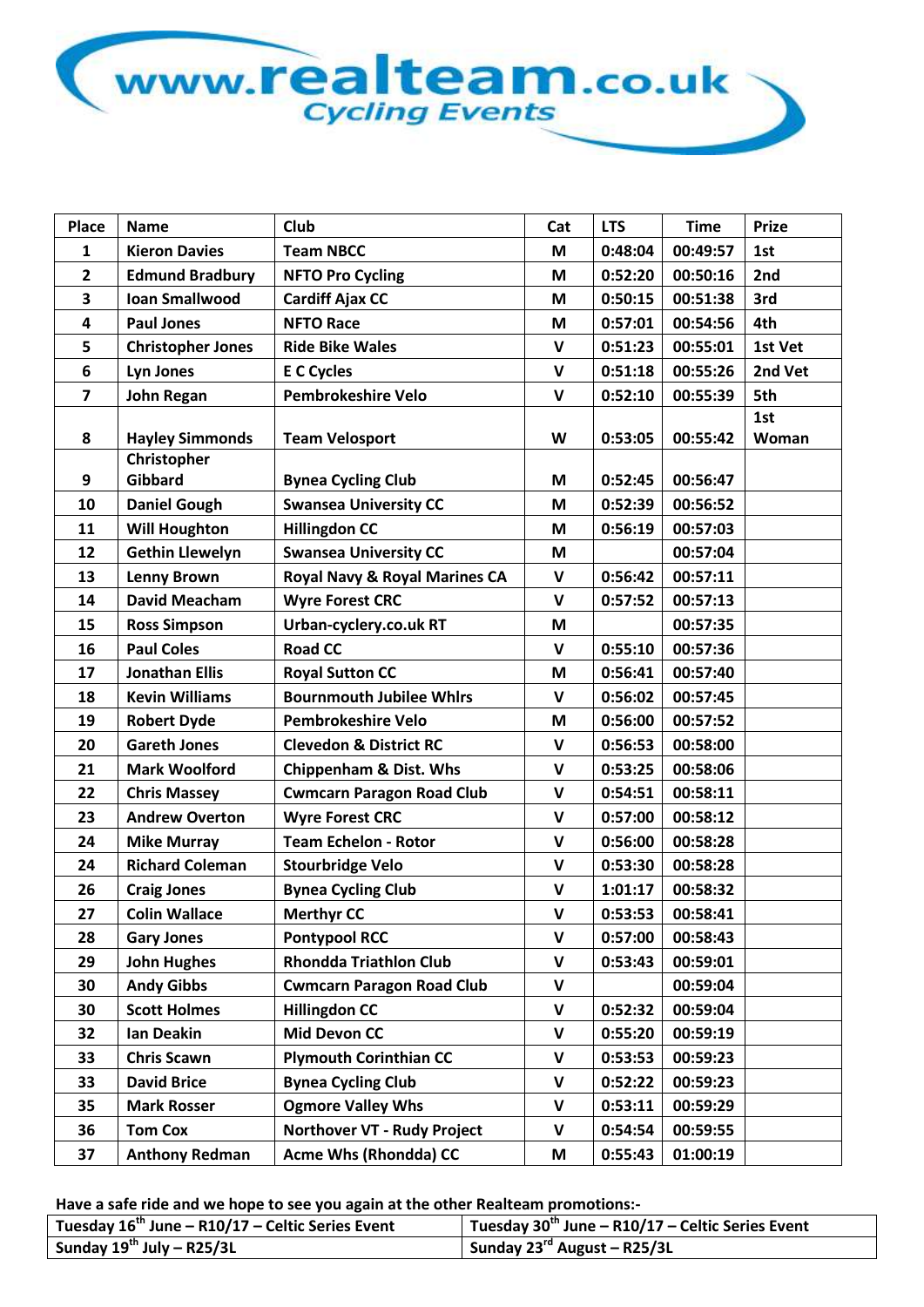## www.realteam.co.uk

| <b>Place</b> | <b>Name</b>               | <b>Club</b>                      | Cat              | <b>LTS</b> | <b>Time</b> | <b>Prize</b> |
|--------------|---------------------------|----------------------------------|------------------|------------|-------------|--------------|
| 38           | <b>Mark Nott</b>          | <b>Ogmore Valley Whs</b>         | $\mathbf v$      | 0:55:43    | 01:00:27    |              |
| 39           | <b>Gregory Holmes</b>     | <b>Hillingdon CC</b>             | Jun              | 0:56:37    | 01:01:02    | 1st Jun      |
| 40           | <b>Adriano Dos Santos</b> | <b>Swindon RC</b>                | M                | 1:03:53    | 01:01:07    |              |
| 41           | <b>Ray Retter</b>         | <b>North Devon Whirs</b>         | $\mathbf v$      | 0:55:54    | 01:01:58    |              |
| 42           | <b>Mike Broadbent</b>     | <b>Bynea Cycling Club</b>        | V                | 0:54:53    | 01:02:19    |              |
| 43           | <b>Alistair Morgan</b>    | <b>Pontypool RCC</b>             | $\mathsf{V}$     |            | 01:02:30    |              |
| 44           | <b>John Shehan</b>        | <b>Bynea Cycling Club</b>        | $\mathbf v$      | 0:57:26    | 01:02:35    |              |
| 45           | <b>Steven Madeley</b>     | <b>Ogmore Valley Whs</b>         | $\mathsf{V}$     | 0:55:21    | 01:02:52    |              |
| 46           | <b>Mark Williams</b>      | <b>Port Talbot Whs CC</b>        | $\mathbf v$      | 0:56:00    | 01:03:05    |              |
| 47           | <b>David Long</b>         | <b>Acme Whs (Rhondda) CC</b>     | M                | 0:59:00    | 01:03:14    |              |
| 48           | <b>Matthew Rees</b>       | <b>Bynea Cycling Club</b>        | $\mathsf{V}$     | 0:57:50    | 01:03:18    |              |
| 49           | <b>Jon Vickery</b>        | <b>Cwmcarn Paragon Road Club</b> | V                | 0:56:10    | 01:03:31    |              |
| 50           | Lee Watts                 | <b>Bynea Cycling Club</b>        | M                | 0:56:56    | 01:03:32    |              |
| 51           | <b>Nigel Williams</b>     | <b>Merthyr CC</b>                | $\mathbf v$      | 0:57:40    | 01:03:45    |              |
| 52           | <b>Mike Hazelwood</b>     | <b>Saracen RC</b>                | $\mathbf v$      | 0:56:50    | 01:03:47    |              |
| 53           | Daryl Godden              | <b>Gloucester City CC</b>        | $\mathbf v$      | 0:54:43    | 01:03:50    |              |
| 54           | <b>Gareth Davies</b>      | <b>RAF CA</b>                    | M                | 1:02:00    | 01:04:07    |              |
| 55           | <b>Paul Gibson</b>        | <b>Wyre Forest CRC</b>           | $\mathbf v$      | 0:56:23    | 01:04:08    |              |
| 56           | <b>Paul Jones</b>         | <b>Cwmcarn Paragon Road Club</b> | V                | 0:57:57    | 01:04:19    |              |
| 57           | <b>Les Thomas</b>         | <b>Port Talbot Whs CC</b>        | $\mathsf{V}$     | 1:09:24    | 01:04:39    |              |
| 58           | <b>Mark Thomas</b>        | <b>Rhondda Triathlon Club</b>    | $\mathbf v$      |            | 01:04:48    |              |
| 59           | <b>Mathew Atkins</b>      | <b>Cwmcarn Paragon Road Club</b> | $\mathsf{V}$     |            | 01:06:02    |              |
| 60           | <b>Alex Allen</b>         | Royal Navy & Royal Marines CA    | M                |            | 01:06:30    |              |
| 61           | <b>Andrew Grist</b>       | <b>Bynea Cycling Club</b>        | $\mathbf v$      | 0:59:42    | 01:06:32    |              |
|              |                           |                                  |                  |            |             | 2nd          |
| 62           | <b>Becky Smith</b>        | <b>Revo Racing</b>               | W                | 1:02:15    | 01:06:35    | Woman        |
| 63           | <b>Danielle Flawn</b>     | <b>Bynea Cycling Club</b>        | W                | 1:02:43    | 01:07:05    | 3rd          |
| 64           | <b>Jeffrey Rees</b>       | <b>Acme Whs (Rhondda) CC</b>     |                  | 1:03:54    | 01:07:30    | woman        |
| 65           | <b>Bob Jones</b>          | <b>Cardiff 100 Miles RCC</b>     | V<br>$\mathbf v$ | 0:59:47    | 01:07:32    |              |
| 66           | <b>Gareth Hill</b>        | <b>Abercynon Road Club</b>       | V                | 1:03:50    | 01:08:19    |              |
| 67           | John Williams             | <b>3C Cycle Club</b>             | $\mathbf v$      |            | 01:08:24    |              |
| 68           | <b>Ed Hadley</b>          | <b>Hereford Whirs CC</b>         | $\mathsf{v}$     | 1:01:28    | 01:10:36    |              |
| 69           | <b>Paul Jones</b>         | <b>Cwmcarn Paragon Road Club</b> | $\mathsf{V}$     | 1:00:00    | 01:10:59    |              |
| 70           | <b>Andrew Williams</b>    | <b>Merthyr CC</b>                | $\mathsf{v}$     | 0:59:59    | 01:12:09    |              |
|              |                           |                                  |                  |            |             |              |
| 71           | <b>Ron Boast</b>          | <b>Ogmore Valley Whs</b>         | V                | 1:04:00    | 01:12:29    |              |
| 72           | <b>Brad Davies</b>        | <b>Bynea Cycling Club</b>        | $\mathsf{V}$     | 1:16:49    | 01:14:49    |              |
| 73           | <b>Josh Townsend</b>      | <b>Bynea Cycling Club</b>        | Jun              | 1:25:07    | 01:14:55    |              |
| 74           | <b>Diane Hynam</b>        | <b>Bynea Cycling Club</b>        | <b>WV</b>        | 1:15:00    | 01:21:32    |              |
| 75           | <b>Richard Smith</b>      | <b>Bynea Cycling Club</b>        | M                |            | 01:22:12    |              |

| Tuesday $16^{th}$ June – R10/17 – Celtic Series Event | Tuesday 30 <sup>th</sup> June – R10/17 – Celtic Series Event |
|-------------------------------------------------------|--------------------------------------------------------------|
| Sunday $19^{th}$ July – R25/3L                        | Sunday 23 <sup>rd</sup> August – R25/3L                      |